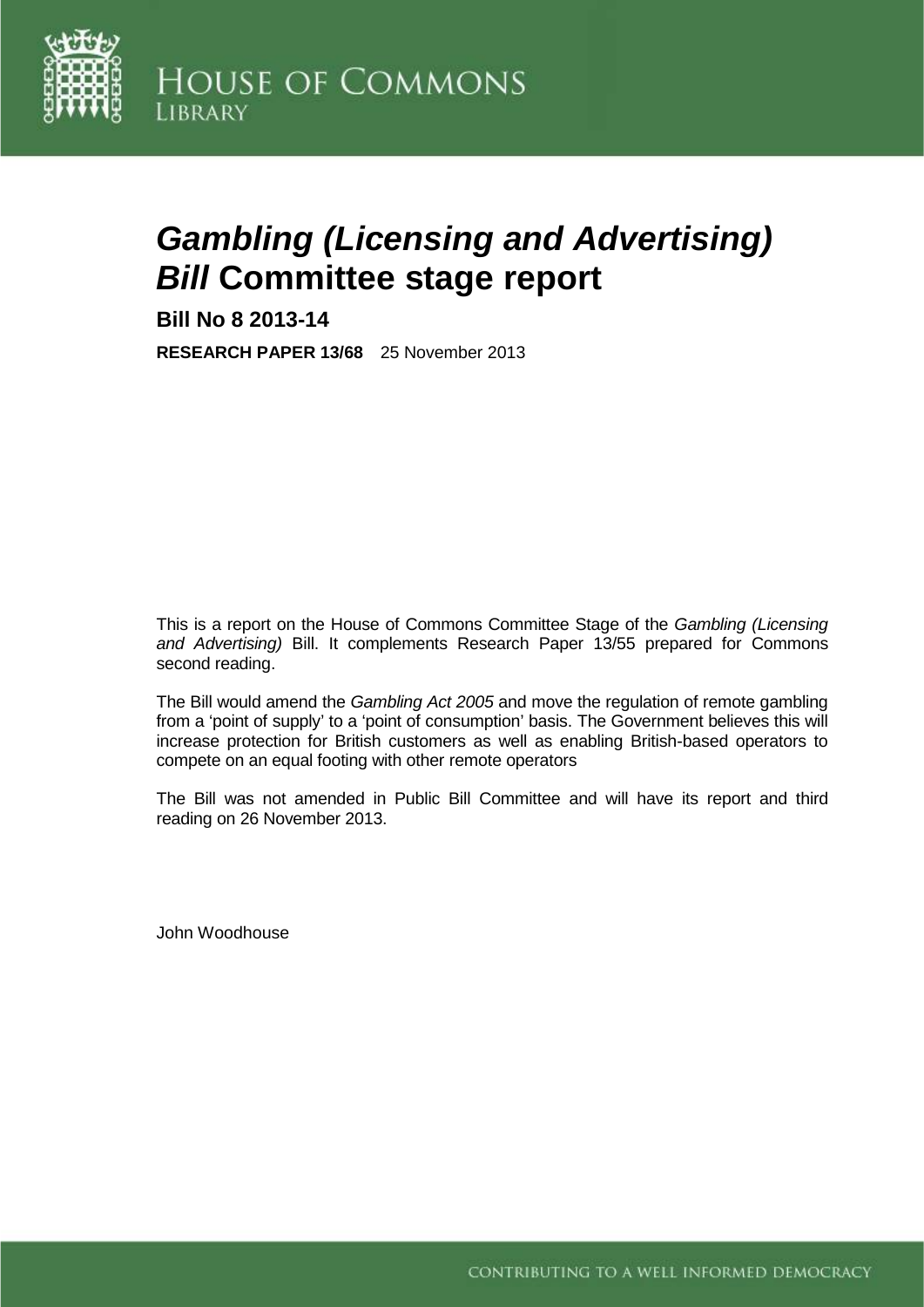#### **Recent Research Papers**

| Unemployment by Constituency, October 2013                                        | 16.10.13 |
|-----------------------------------------------------------------------------------|----------|
| Immigration Bill [Bill No 110 of 2013-14]                                         | 16.10.13 |
| National Insurance Contributions Bill [Bill 112 of 2013-14]                       | 01.11.13 |
| Offender Rehabilitation Bill [Bill 88 of 2013-14]                                 | 06.11.13 |
| Economic Indicators, November 2013                                                | 05.11.13 |
| Unemployment by Constituency, November 2013                                       | 13.11.13 |
| CAP reform 2014-2020: EU Agreement and Implementation in the UK and<br>in Ireland | 20.11.13 |
| Women in Parliament: making a difference since 1918                               | 18.11.13 |
| Mesothelioma Bill [HL] [Bill 100 of 2013-14]                                      | 18.11.13 |
| Water Bill [Bill 82 of 2013-14]                                                   | 21.11.13 |
|                                                                                   |          |

**Research Paper 13/68**

This information is provided to Members of Parliament in support of their parliamentary duties and is not intended to address the specific circumstances of any particular individual. It should not be relied upon as being up to date; the law or policies may have changed since it was last updated; and it should not be relied upon as legal or professional advice or as a substitute for it. A suitably qualified professional should be consulted if specific advice or information is required.

This information is provided subject to [our general terms and conditions](http://www.parliament.uk/site-information/copyright/) which are available online or may be provided on request in hard copy. Authors are available to discuss the content of this briefing with Members and their staff, but not with the general public.

We welcome comments on our papers; these should be e-mailed to [papers@parliament.uk.](mailto:papers@parliament.uk)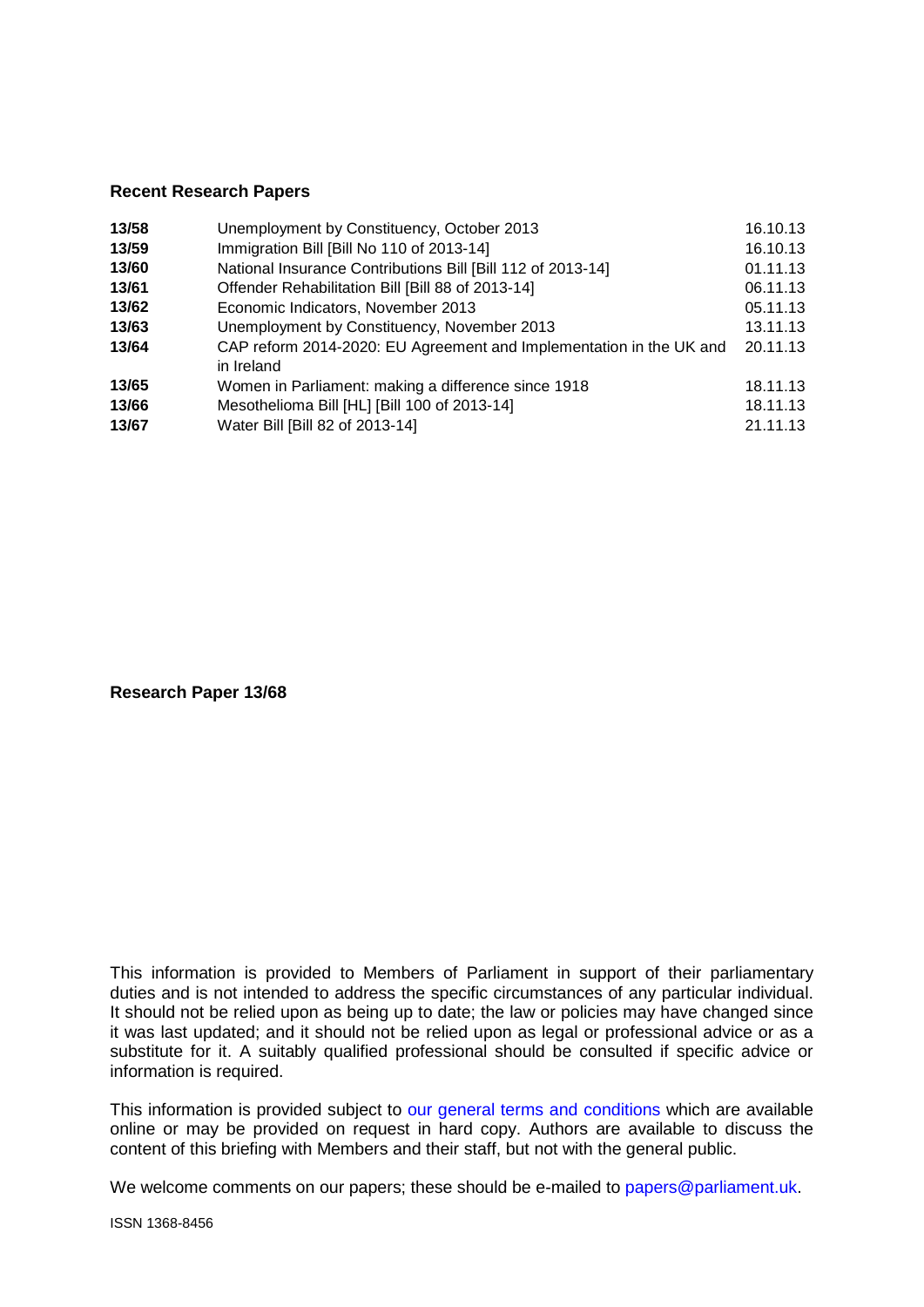# **Contents**

|   | <b>Summary</b><br><b>Introduction</b>    |                                                          | 1              |
|---|------------------------------------------|----------------------------------------------------------|----------------|
| 1 |                                          |                                                          | $\overline{2}$ |
| 2 |                                          | Second reading debate                                    | $\overline{2}$ |
| 3 |                                          | <b>Committee stage</b>                                   | 3              |
|   | 3.1                                      | Licensing of remote gambling                             | 3              |
|   | 3.2 <sub>2</sub>                         | Gambling advertising                                     | $\overline{4}$ |
|   | 3.3                                      | Spread betting and reporting suspicious betting activity | 4              |
|   | 3.4                                      | Problem gambling                                         | 5              |
|   | 3.5                                      | Internet and financial transaction blocking              | 6              |
|   | 3.6                                      | Dormant accounts                                         | 6              |
|   | 3.7                                      | Horse race betting levy                                  | $\overline{7}$ |
|   | Appendix 1 – Membership of the Committee |                                                          |                |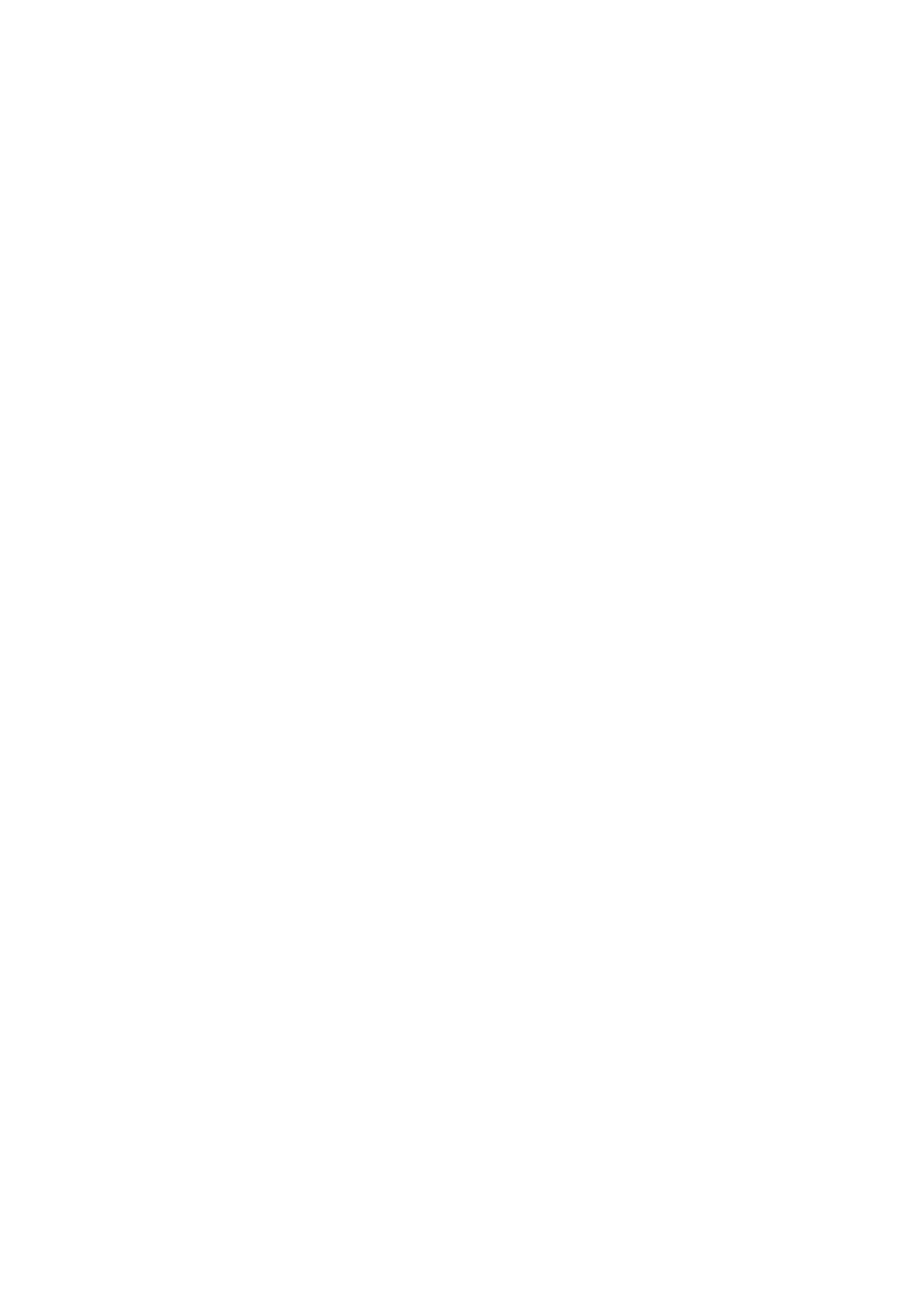## **Summary**

Under the *Gambling Act 2005*, an operating licence from the Gambling Commission is only required if at least one piece of remote gambling equipment is located in Great Britain. Remote gambling operators who locate all of their equipment offshore do not need a licence and are not subject to the regulatory supervision of the Commission, whether or not their remote gambling facilities are used by British customers. The 2005 Act does, however, prohibit overseas operators from advertising in Britain unless they are situated within the EEA (including Gibraltar), or in Antigua & Barbuda, the Isle of Man, or the States of Alderney and Tasmania (the "white listed" countries).

The *Gambling (Licensing and Advertising) Bill* is a short Bill that would amend the 2005 Act so that all remote gambling operators would be required to obtain a licence from the Gambling Commission to enable them to transact with British customers and advertise in Britain. The Government believes this will increase protection for British customers as remote operators would be subject to consistent regulation and required to:

- support action against illegal activity and corruption in sport
- contribute to research, education and treatment in relation to British problem gambling
- comply with licence conditions that protect children and vulnerable adults

Although Labour is supportive of the Bill, during Committee, the Shadow Minister for Sport, Clive Efford, tabled a number of new clauses on issues such as advertising, Internet Protocol (IP) and financial transaction blocking, problem gambling, spread betting, dormant betting accounts, and the horse race betting levy.

None of the new clauses were agreed to and the Bill was reported without amendment.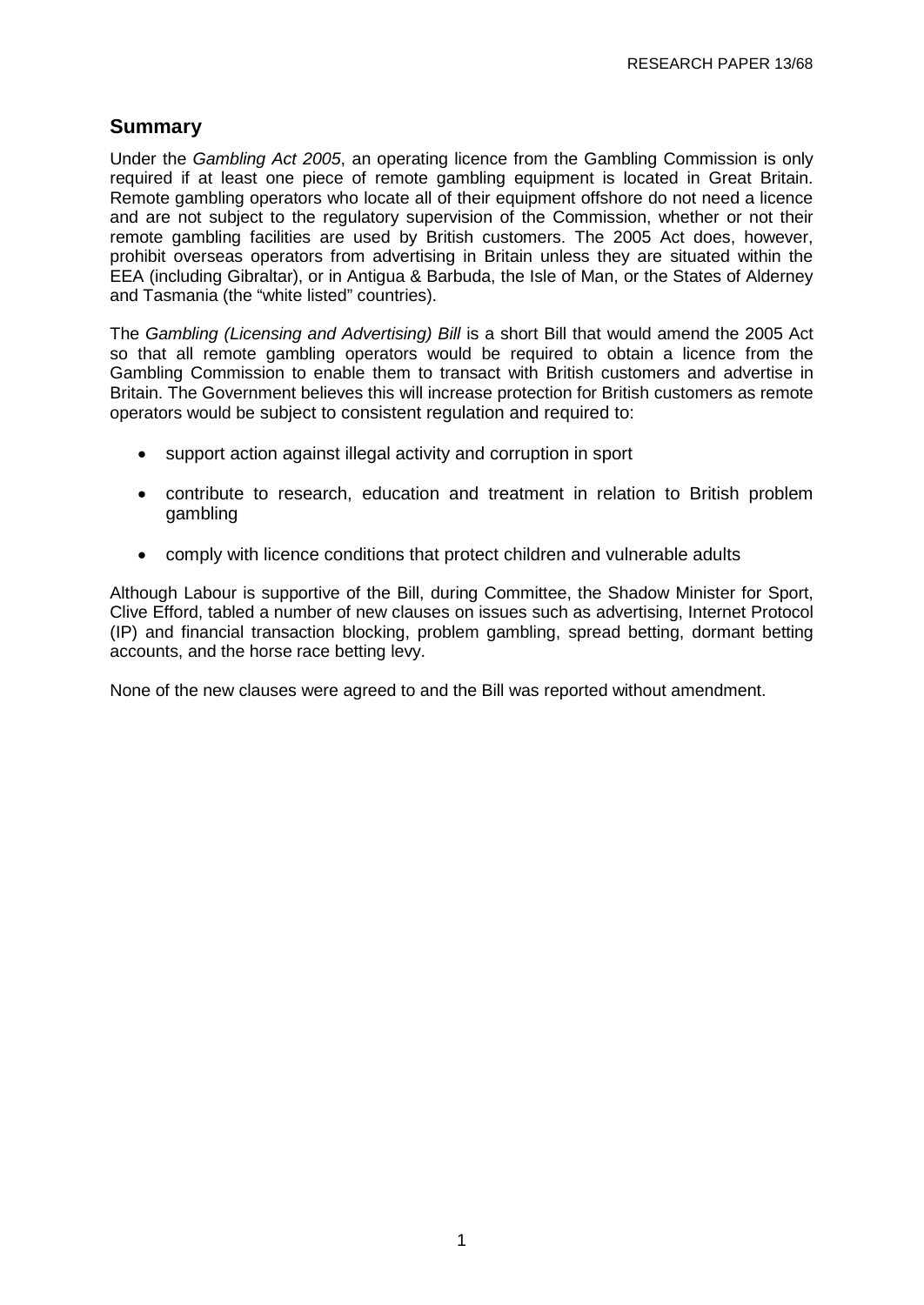## **1 Introduction**

The *[Gambling \(Licensing and Advertising\) Bill](http://www.publications.parliament.uk/pa/bills/cbill/2013-2014/0008/cbill_2013-20140008_en_1.htm)* was introduced into the House of Commons on 9 May 2013 as Bill 8 of 2013-14 and had its second reading debate on 5 November 2013.[1](#page-5-0) The Bill had four sessions in a Public Bill Committee between 12 and 19 November 2013. Its remaining stages will take place on 26 November 2013.

[Library research paper 13/55](http://www.parliament.uk/briefing-papers/RP13-55/gambling-(licensing-and-advertising)-bill) (17 September 2013), prepared for the Bill's second reading, gives background and information to the Bill.

Further detail and documents relating to the Bill can be found on the [Bill's page](http://services.parliament.uk/bills/2013-14/gamblinglicensingandadvertising/documents.html) on the Parliament website.

The Bill has four substantive clauses and a fifth clause giving details of the Bill's territorial extent and commencement dates. Clauses 1 to 3 apply to Great Britain; clause 2(1) also extends to Northern Ireland. Clause 4 applies to Northern Ireland only. As gambling is a transferred matter, clauses 2(1) and 4 would require the consent of the Northern Ireland Assembly by way of a legislative consent motion.

## **2 Second reading debate**

The Bill received its second reading on 5 November 2013. Clive Efford, Shadow Minister for Sport, said that he supported the Bill but was concerned about its details. [2](#page-5-1) Mr Efford drew attention to some of the issues not covered in the Bill and that have arisen since the Gambling Act came into force in 2007:

...does the Bill include clauses to introduce financial penalties for companies that breach licensing codes? Does it set out detailed methods for enforcing compliance with new powers for the Gambling Commission? Does it require all licensed operators to display a kitemark to inform consumers that they are using a UK licensed online operator? Does it introduce a whole new set of penalties for operators who fail to report suspicious activities? Does it deal with betting advertising before the 9 pm watershed? Does it include requirements on operators to contribute to research on, and treatment of, gambling behaviour and problem gambling?

Does the Bill define what a betting shop should provide before it can advertise as such? Does it deal with unmanned betting shops providing self-service betting terminals? Does it create the framework for a single form of self-exclusion across the industry for those who need help with their gambling addiction? Does it deal with the anomaly of spread betting being regulated by the Financial Conduct Authority? Does it require every operator taking bets on horse racing from UK-based customers to contribute to a horse race betting levy? Does it require the betting industry to make some contribution to all sports from which it profits yet makes no contribution? Does it deal with the issue of dormant accounts, on which the Government promised to legislate?

The former Sports Minister Gerry Sutcliffe (Labour) similarly argued that "wider issues" should be looked at, "to put right some of the wrongs in the 2005 Act".<sup>[3](#page-5-2)</sup> A number of other Members raised concerns about enforcing the Bill (David Nuttall, Chris Evans and Jim Shannon); casinos being able to offer online gambling (John Whittingdale, James Duddridge); problem gambling (Jim Shannon); the horse race betting levy (Gerry Sutcliffe, Laurence Robertson); and tax issues (Philip Davies, Paul Farrelly, and John Whittingdale).

<span id="page-5-0"></span> $\frac{1}{2}$  [HC Deb 5 November 2013 cc125-76](http://www.publications.parliament.uk/pa/cm201314/cmhansrd/cm131105/debtext/131105-0001.htm#13110557000002)

<span id="page-5-1"></span><sup>&</sup>lt;sup>2</sup> HC Deb 5 November 2013 c133<br><sup>3</sup> HC Deb 5 November 2013 c144

<span id="page-5-2"></span>HC Deb 5 November 2013 c144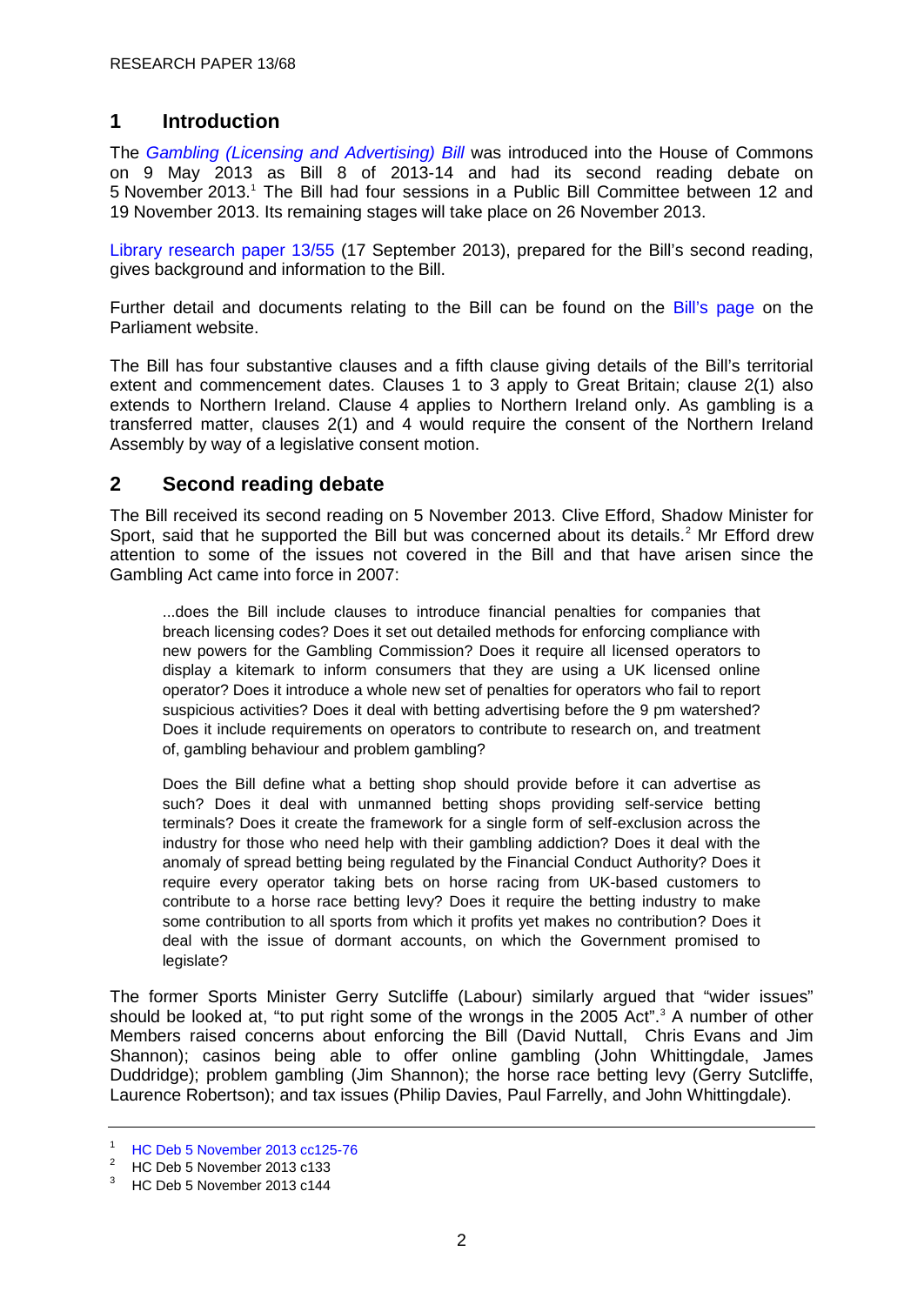Although Helen Grant, the Minister for Sport, Tourism & Equalities, said the Government would not accept amendments on the issues raised by Mr Efford and other Members, and that the Bill was not the "appropriate vehicle" [4](#page-6-0) for some of them (e.g. fixed odds betting terminals, casinos, the horse race betting levy), there was further debate in the Public Bill Committee after Mr Efford tabled a number of new clauses.

### **3 Committee stage**

The Public Bill Committee had four sittings between 12 and 19 November 2013. At the first sitting, evidence was taken from representatives of the following organisations:

- Remote Gambling Association
- Gibraltar Betting and Gaming Association
- Sports Rights Owners Coalition
- British Horseracing Authority
- Sports Betting Group
- Sport and Recreation Alliance
- National Casino Forum

Officials from the Department for Culture, Media and Sport and the Gambling Commission gave evidence at the second session. In addition, evidence was given by representatives from the Salvation Army, Quaker Action on Alcohol and Drugs, Care, the Financial Conduct Authority, and Professor Jim Orford, Emeritus Professor of Clinical and Community Psychology, University of Birmingham.

Written submissions sent to the Committee are available from the [Parliament website.](http://services.parliament.uk/bills/2013-14/gamblinglicensingandadvertising/committees/houseofcommonspublicbillcommitteeonthegamblinglicensingandadvertisingbill201314.html)<sup>[5](#page-6-1)</sup>

The remainder of this section of the paper summarises the main issues debated in Committee, none of which led to the Bill being amended.

#### **3.1 Licensing of remote gambling**

During the clause stand part debate for clause 1 of the Bill, Clive Efford, the Shadow Minister for Sport, moved a new clause 2 which would require all licensed online gambling operators to display a kitemark on their promotional materials and websites, showing that they were licensed by the Gambling Commission.<sup>[6](#page-6-2)</sup> Gerry Sutcliffe (Labour) spoke in favour of the new clause, arguing that it represented the "essence of the Bill's whole purpose, which is consumer protection" and that requiring a kitemark would separate approved and nonapproved websites.[7](#page-6-3)

The Minster for Sport, Tourism and Equalities, Helen Grant, replied that the Gambling Commission was already working to ensure that consumers can quickly establish what an

<span id="page-6-0"></span><sup>&</sup>lt;sup>4</sup> HC Deb 5 November 2013 c175<br><sup>5</sup> *[House of Commons Public Bill Committee on the Gambling \(Licensing and Advertising\) Bill 2013-14](http://services.parliament.uk/bills/2013-14/gamblinglicensingandadvertising/committees/houseofcommonspublicbillcommitteeonthegamblinglicensingandadvertisingbill201314.html)* 

<span id="page-6-2"></span><span id="page-6-1"></span> $^{6}$  PBC Deb 19 November 2013 c74-5

<span id="page-6-3"></span><sup>7</sup> PBC Deb 19 November 2013 c75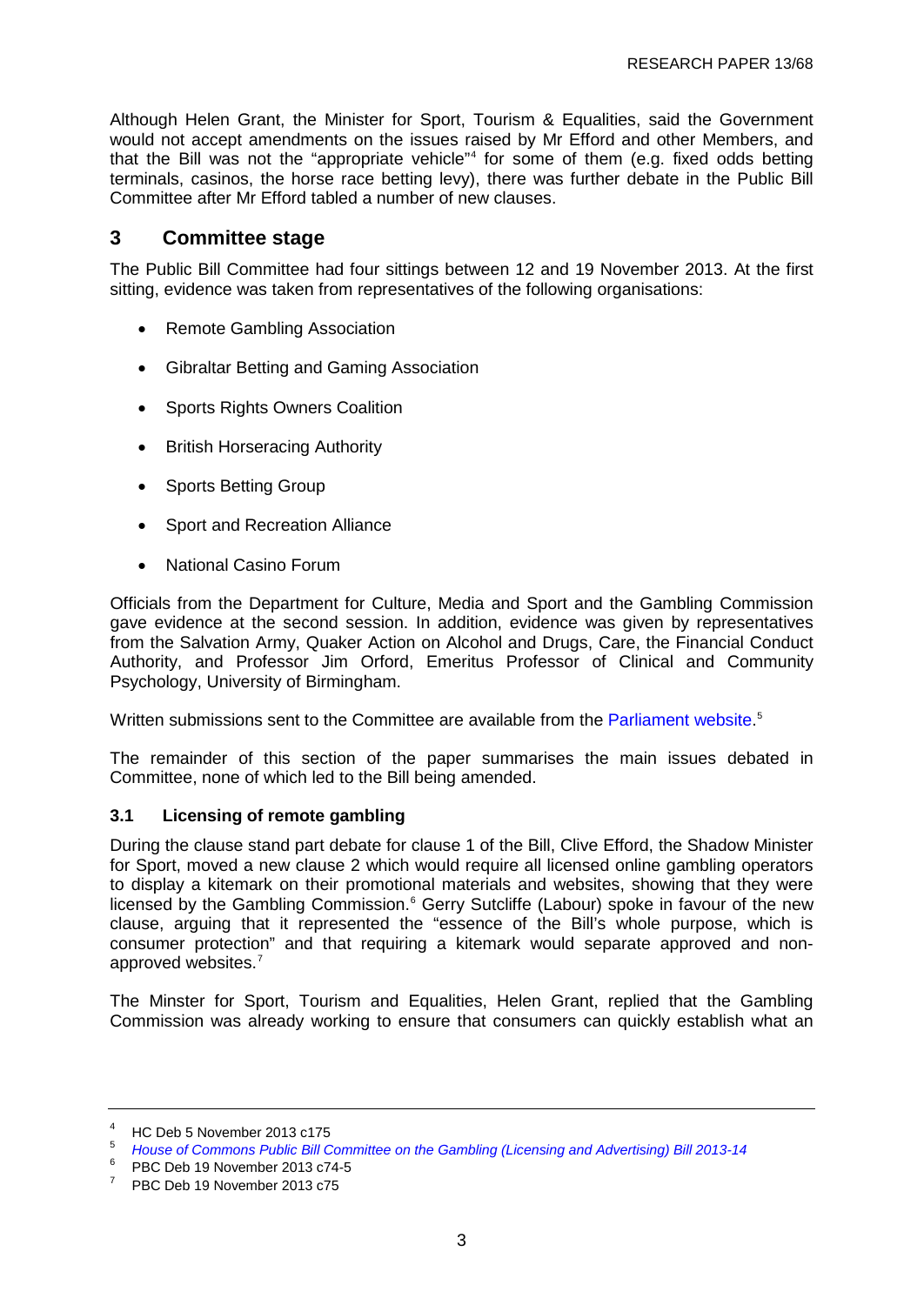operator was licensed for and that the Commission can do this through licence conditions and existing powers.<sup>[8](#page-7-0)</sup> Mr Efford did not press new clause 2.

#### **3.2 Gambling advertising**

During the clause stand part debate for clause 3 of the Bill, Clive Efford moved a new clause 14 which would require the Secretary of State to consult on the current regulatory position concerning advertising gambling before the nine o'clock watershed and to lay a report before the House no later than summer 2014.<sup>[9](#page-7-1)</sup> Mr Efford observed that online bingo operators are now advertising before the watershed. He also said the national governing bodies of sport were concerned about the saturation of gambling advertising when sport is televised.<sup>[10](#page-7-2)</sup>

Gerry Sutcliffe agreed that gambling advertising needed re-examining and that the watershed was inappropriate because different media platforms are now available and people can watch television at different times.<sup>[11](#page-7-3)</sup>

Helen Grant acknowledged the growth in gambling advertising, but said there were high compliance rates with the current advertising codes. She pointed out that the Government was already exploring issues on gambling advertising with Ofcom, the Gambling Commission, and the Advertising Standards Authority, and that there was no firm evidence that gambling advertisements were jeopardising the licensing objectives of the 2005 Act. Mrs Grant also referred to Ofcom figures showing that over 84% of betting adverts are shown after 9pm, with nearly 60% shown after 11pm.<sup>[12](#page-7-4)</sup> Mr Efford did not press new clause 14.

#### **3.3 Spread betting and reporting suspicious betting activity**

Clive Efford moved new clauses (1, 4 and 13) on spread betting (currently regulated by the Financial Conduct Authority) and the reporting of suspicious activities in relation to sporting events:

New clause 1 covers the behaviour of betting organisations that are licensed by the Gambling Commission, but may operate in other jurisdictions, as well as operations such as spread betting that are not licensed by the Gambling Commission. It would allow the commission to consider any actions on the part of an operator that would have been a breach, had they happened under its jurisdiction, and thus to determine whether that operator is fit and proper to be licensed in the UK. It would therefore ensure that an operator could not operate at a lower standard elsewhere or become involved in serious malpractice, yet expect to be licensed in the UK.

New clause 4...refers to the transfer of responsibility for enforcing licence condition 15.1 on spread betting from the Financial Conduct Authority to the Gambling Commission. New clause 13 would require the Government to ensure that those who regulate online gambling are in regular dialogue with those who are directly affected: the sports governing bodies, which have a lot of intelligence about what is going on at grass-roots level.<sup>[13](#page-7-5)</sup>

Mr Efford went on to further explain the purpose of his proposed new clauses:

<span id="page-7-0"></span> $\frac{8}{9}$  PBC Deb 19 November 2013 c78

PBC Deb 19 November 2013 c80

<span id="page-7-2"></span><span id="page-7-1"></span><sup>10</sup> PBC Deb 19 November 2013 c81

<span id="page-7-3"></span><sup>11</sup> PBC Deb 19 November 2013 c83

<span id="page-7-4"></span><sup>12</sup> PBC Deb 19 November 2013 cc84-5

<span id="page-7-5"></span><sup>13</sup> PBC Deb 19 November 2013 c89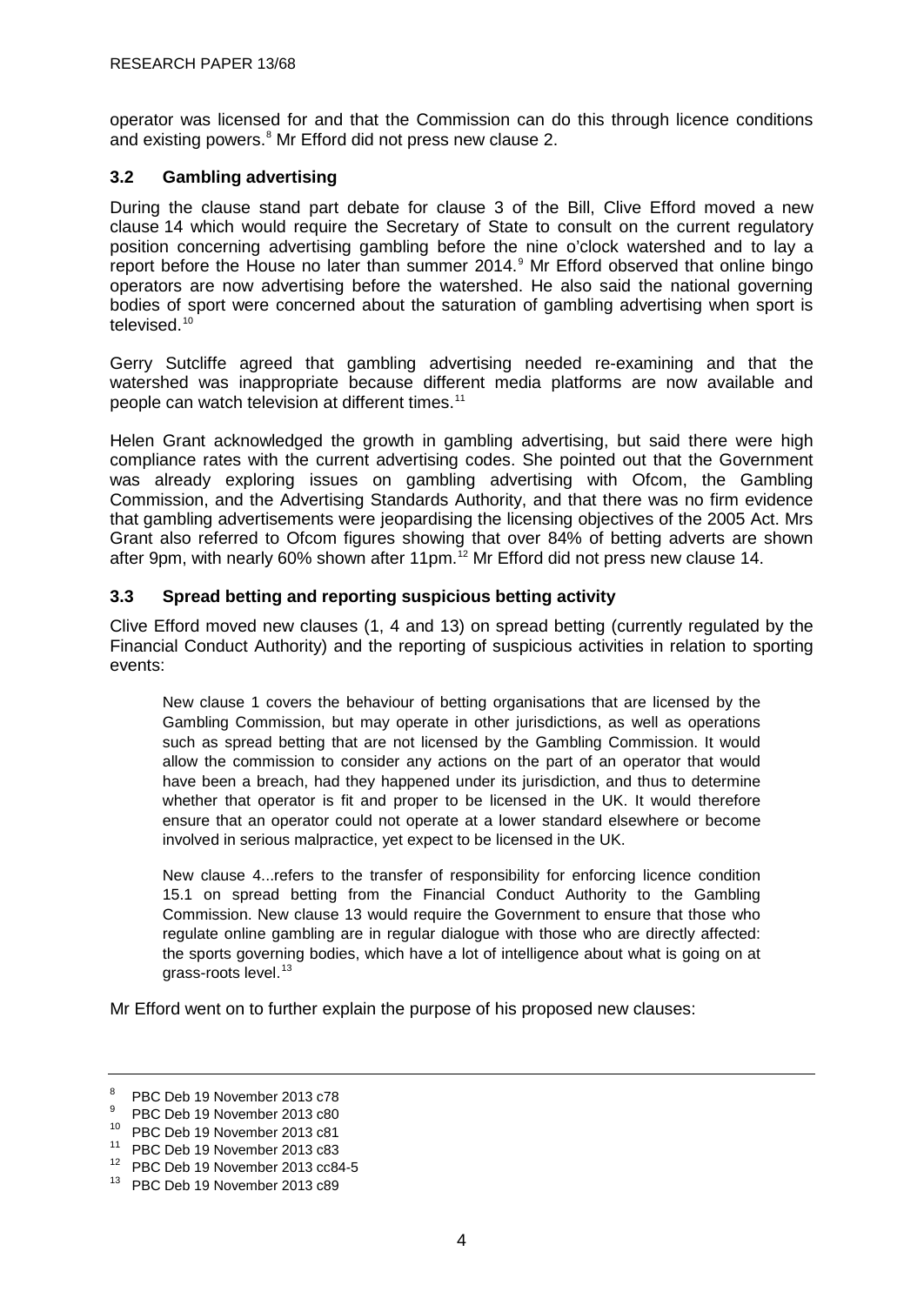If the exchange of information between the sport that is being gambled on and the operator is not seen and there is no requirement on that operator to share that sort of information, there has to be some concern. The sports themselves are worried about how open to that sort of corruption spread betting is. Licence condition 15.1 would require those online spread betting operators to inform the relevant sport if they detected any suspicious activity. At the moment, that is required by the Gambling Commission and it would be a requirement for all of the remote licensees under the new regime but it will not be a requirement on those who operate spread betting.<sup>[14](#page-8-0)</sup>

James Duddridge (Conservative) queried the wording of new clauses 1 and 4 claiming, in particular, that new clause 4 would include all spread betting and not just spread betting on sports events.<sup>[15](#page-8-1)</sup> Gerry Sutcliffe spoke in favour of the new clauses.<sup>[16](#page-8-2)</sup>

In response, Helen Grant said she was satisfied that the current arrangements for information sharing between the Gambling Commission and Financial Conduct Authority (FCA) were working well; that the Government had no current plans to make the regulation of spread betting the responsibility of the Gambling Commission; that it was unwise to be prescriptive about the timing and manner of engagement between sports governing organisations and gambling's regulatory bodies; and that she would write to the FCA Minister about Mr Efford's concerns.<sup>[17](#page-8-3)</sup>

Mr Efford pressed for a division on new clauses 1 and 4. Both were narrowly defeated.<sup>[18](#page-8-4)</sup>

#### **3.4 Problem gambling**

One of the three licensing objectives underpinning the 2005 Act is the protection of children and other vulnerable people from being harmed or exploited by gambling.[19](#page-8-5) A person affected by gambling can request that their custom be refused at a Gambling Commission licensed operator's premises; this is known as self-exclusion.<sup>[20](#page-8-6)</sup>

Clive Efford tabled a new clause 9 requiring the Secretary of State to consult on a system of "standardised self-exclusion from the gambling industry". [21](#page-8-7) Mr Efford noted that while a gambler could self-exclude from four of five high street betting shops in their local area, it was not possible to self-exclude online where there were hundreds of gambling sites; hence the need for a "one-stop shop system covering the whole industry and administered by the Gambling Commission".[22](#page-8-8) Jim Shannon (DUP) also argued that an "online gambling one-stop shop for self-exclusion" was urgently needed.<sup>[23](#page-8-9)</sup>

Helen Grant said that self-exclusion was a priority area for the Responsible Gambling Strategy Board (RGSB) and it was working closely with the Gambling Commission to improve the effectiveness of self-exclusion as a "harm minimisation tool". The Minister also referred to recent commitments from the gambling industry to develop more comprehensive

<span id="page-8-0"></span><sup>14</sup> PBC Deb 19 November 2013 c91; licence condition 15.1 is set out in the Gambling Commission's *[Licence](http://www.gamblingcommission.gov.uk/pdf/LCCP%20consolidated%20version%20-%20May%202012.pdf)  [conditions and codes of practice \(consolidated version\)](http://www.gamblingcommission.gov.uk/pdf/LCCP%20consolidated%20version%20-%20May%202012.pdf)*, May 2012

<span id="page-8-1"></span><sup>15</sup> PBC Deb 19 November 2013 c91 and cc96-7

<span id="page-8-2"></span><sup>16</sup> PBC Deb 19 November 2013 cc97-8

<sup>17</sup> PBC Deb 19 November 2013 c100

<span id="page-8-4"></span><span id="page-8-3"></span><sup>18</sup> PBC Deb 19 November 2013 c102 and c124 <sup>19</sup> *Gambling Act 2005*, s1(c)

<span id="page-8-6"></span><span id="page-8-5"></span><sup>20</sup> Gambling Commission website: *[What can I do if I am affected by gambling?](http://www.gamblingcommission.gov.uk/gf-faqs/problem_gambling/what_can_i_do_if_i_am_affected.aspx)* and *[What is self-exclusion?](http://www.gamblingcommission.gov.uk/frequently_asked_questions_fa/problem_gambling/what_is_self-exclusion.aspx)* [accessed 25 November 2013]

<span id="page-8-7"></span><sup>21</sup> PBC Deb 19 November 2013 c105

<span id="page-8-8"></span><sup>22</sup> PBC Deb 19 November 2013 c110

<span id="page-8-9"></span><sup>23</sup> PBC Deb 19 November 2013 c117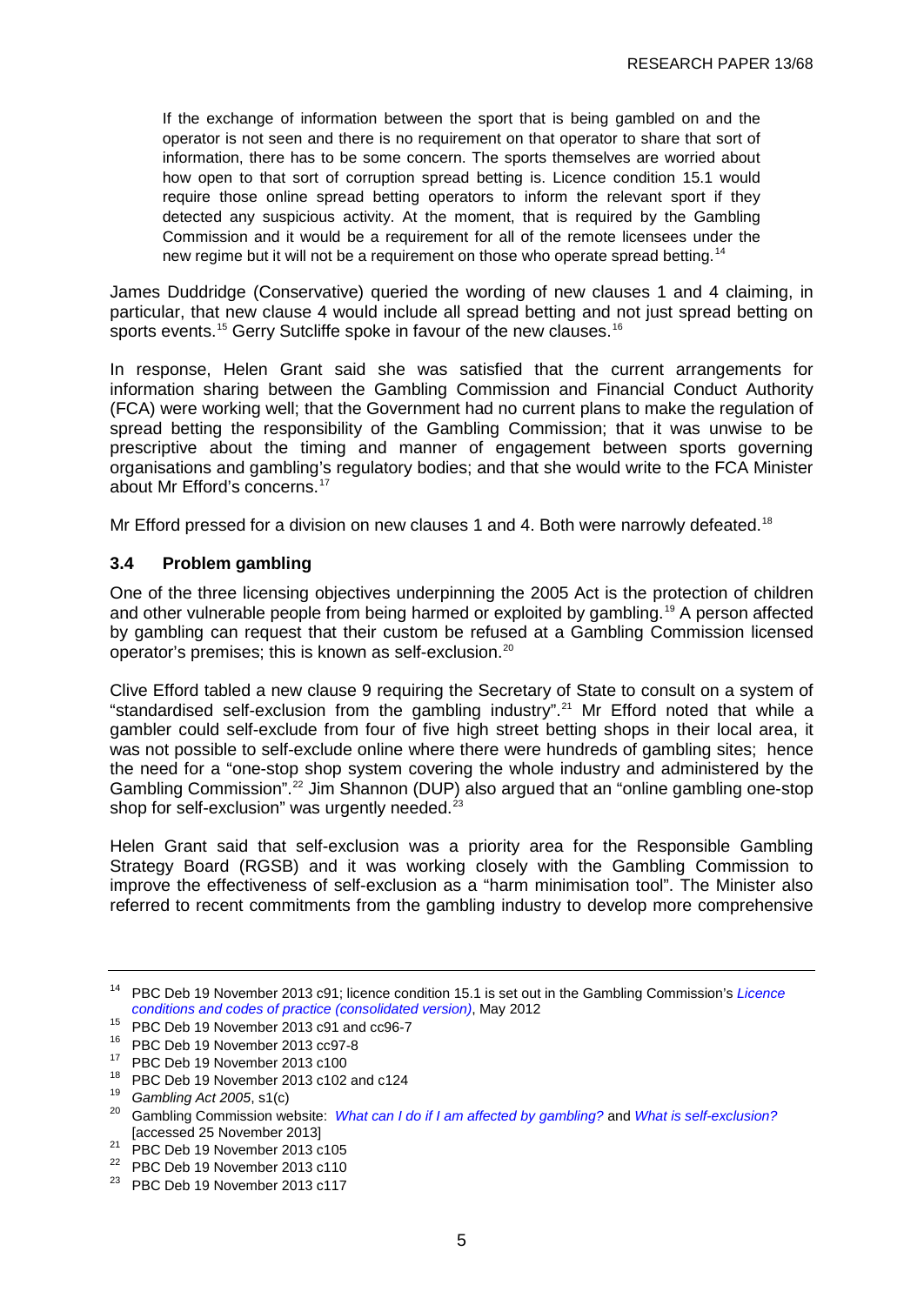self-exclusion arrangements and expected them to make "rapid progress" in delivering these commitments.<sup>[24](#page-9-0)</sup>

Mr Efford pressed for a division on new clause 9; this was defeated by 10 votes to 7.<sup>[25](#page-9-1)</sup>

A new clause 3 was tabled by Mr Efford. This would require remote gambling operators to pay a levy, imposed under section 123 of the 2005 Act, towards research, education and treatment into problem gambling.<sup>[26](#page-9-2)</sup> Helen Grant replied that the current voluntary arrangements were revised only last year; that they were working; and that the Government had no plans to review them, but would continue to monitor their effectiveness.<sup>[27](#page-9-3)</sup> The clause was not pressed to a vote.

Clive Efford also tabled a probing new clause 5 requiring the Secretary of State to conduct a review on the connection between non-paying gambling activities on social media and the use of licensed remote gambling operations.<sup>[28](#page-9-4)</sup> Mr Efford said free playing on social media networks risked introducing young people to the habit of gambling, without experiencing losses.<sup>[29](#page-9-5)</sup> In her response, Helen Grant said that the Secretary of State already had the power to conduct a review and that the Gambling Commission had started looking at the potential risks of social gambling on social media.<sup>[30](#page-9-6)</sup>

#### **3.5 Internet and financial transaction blocking**

On enforcing the Bill, Clive Efford tabled new clauses (6 and 7) on internet and financial transaction blocking for operators found to be in breach of their licences. A new clause 8 proposed a consultation on blocking measures and the sharing of best practice.<sup>[31](#page-9-7)</sup> Mr Efford said there was "wide support" for enforcement measures and referred to a 2010 Ofcom report on using site blocking to reduce online copyright infringement.<sup>[32](#page-9-8)</sup> According to Mr Efford, the report concluded that blocking could work if it was part of a basket of wider measures.<sup>[33](#page-9-9)</sup> Jim Shannon also argued for financial transaction and Internet Protocol (IP) blocking as enforcement measures and noted that a number of western countries already use IP blocking.<sup>[34](#page-9-10)</sup>

In response, Helen Grant said there was mixed evidence about the effectiveness of IP and financial transaction blocking although she would keep the issue under review. The Minister also noted that the Gambling Commission could already disrupt and stop unlawful gambling through existing enforcement mechanisms - such as taking action against third party carriers of unlawful advertising in Britain and prosecuting unlicensed overseas gambling operators, including in absentia. $35$  Mr Efford did not press new clause 6 or 7.

#### **3.6 Dormant accounts**

Clive Efford moved a new clause 11 which would require new and existing licensees to notify the Gambling Commission of money that they hold in dormant accounts or unclaimed

<span id="page-9-6"></span><sup>30</sup> PBC Deb 19 November 2013 cc119-20

<span id="page-9-0"></span><sup>24</sup> PBC Deb 19 November 2013 c120

<span id="page-9-1"></span><sup>25</sup> PBC Deb 19 November 2013 c134

<span id="page-9-2"></span><sup>26</sup> PBC Deb 19 November 2013 c105

<span id="page-9-3"></span><sup>27</sup> PBC Deb 19 November 2013 c119

<span id="page-9-4"></span><sup>28</sup> PBC Deb 19 November 2013 c105

<span id="page-9-5"></span><sup>29</sup> PBC Deb 19 November 2013 c109

<span id="page-9-7"></span><sup>31</sup> PBC Deb 19 November 2013 c125

<span id="page-9-8"></span><sup>32</sup> PBC Deb 19 November 2013 c127

<span id="page-9-9"></span><sup>33</sup> PBC Deb 19 November 2013 c128

<span id="page-9-10"></span><sup>34</sup> PBC Deb 19 November 2013 cc129-30

<span id="page-9-11"></span><sup>35</sup> PBC Deb 19 November 2013 cc131-2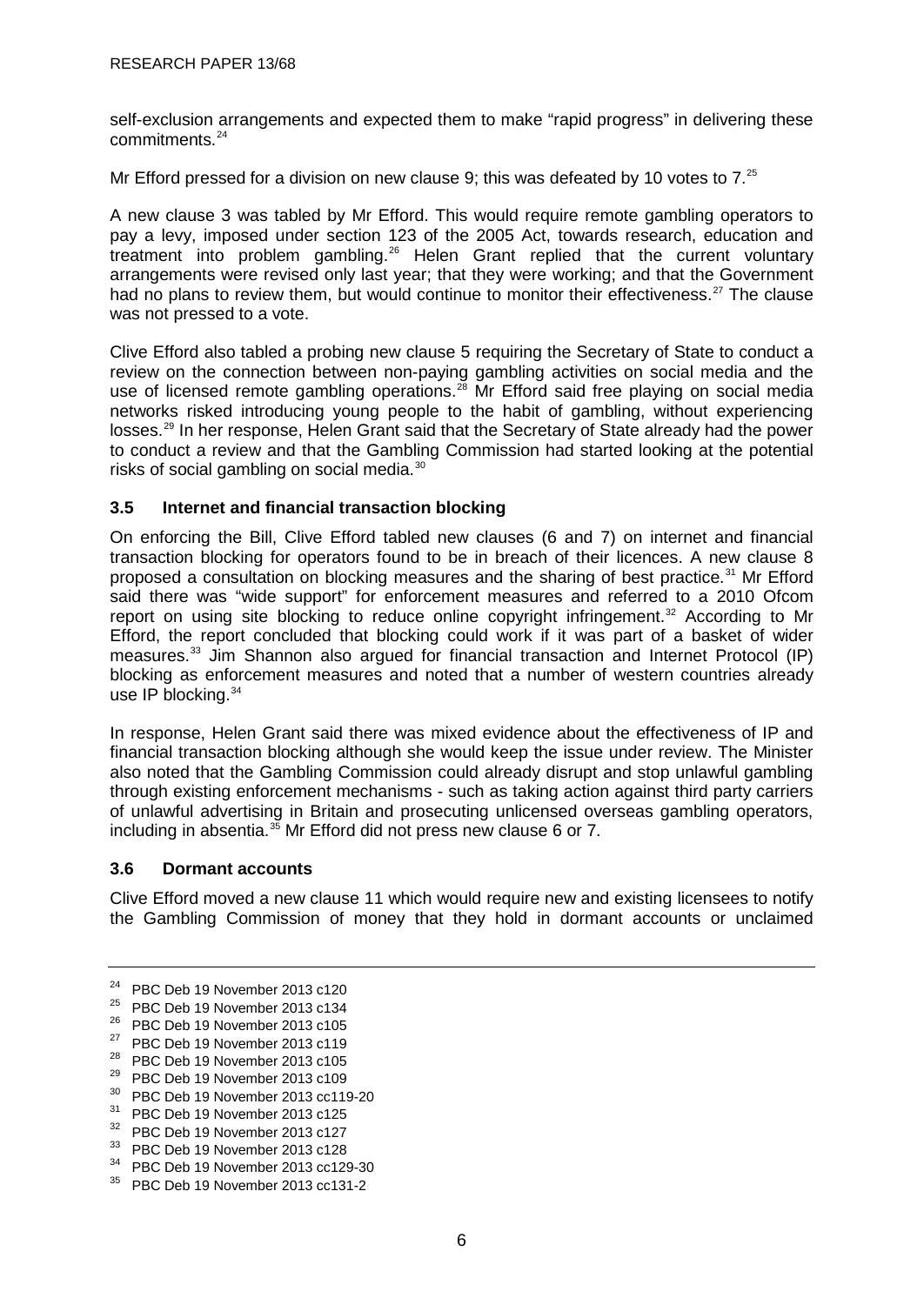winnings.<sup>[36](#page-10-0)</sup> Mr Efford said that the money in such accounts could be put into and treatment and research.<sup>[37](#page-10-1)</sup> Gerry Sutcliffe agreed that the money could be used for research, education, treatment and grass-roots sport.<sup>[38](#page-10-2)</sup>

Helen Grant replied that the Government would consider Don Foster's report<sup>[39](#page-10-3)</sup> on unclaimed winnings after the Bill had been enacted; she also noted that there are already powers under the 2005 Act enabling specific conditions to be imposed on licences (such as the declaring of unclaimed winnings). $40$ 

Mr Efford withdrew the proposed new clause.<sup>[41](#page-10-5)</sup>

#### **3.7 Horse race betting levy**

The horserace betting levy is a statutory levy, collected and distributed by the Horserace Betting Levy Board to support the horse racing industry. The betting industry gives a portion of its profits to the levy which is agreed annually. Offshore based remote gambling operators are not liable to pay the levy.

Clive Efford moved new clauses (15 and 16) which would extend liability to pay the levy to offshore bookmakers who hold a Gambling Commission licence.<sup>[42](#page-10-6)</sup> Mr Efford said that the move by many betting operators to an offshore location for their remote gambling arms had been the main contributory factor in the decline of the levy.<sup>[43](#page-10-7)</sup> He noted that the Bill makes no provisions for racing or the levy and that racing would not receive any return from remote betting activity when it is licensed by the Gambling Commission. [44](#page-10-8)

Helen Grant said the Government would not accept the new clauses, arguing that the levy in its current form is over 50 years old, doesn't reflect the modern betting industry, and that "genuine levy reform" should involve wide consultation to find a "sustainable, enforceable and legally sound" option.<sup>[45](#page-10-9)</sup>

Mr Efford expressed disappointment at the Minister's approach and pressed for a division on new clauses 15 and 16.<sup>[46](#page-10-10)</sup> Both were defeated by ten votes to three.<sup>[47](#page-10-11)</sup>

- <span id="page-10-6"></span><sup>42</sup> PBC Deb 19 November 2013 c134-5
- <span id="page-10-7"></span><sup>43</sup> PBC Deb 19 November 2013 c136
- <span id="page-10-8"></span><sup>44</sup> PBC Deb 19 November 2013 c139
- <span id="page-10-9"></span><sup>45</sup> PBC Deb 19 November 2013 c141
- <span id="page-10-10"></span><sup>46</sup> PBC Deb 19 November 2013 c142
- <span id="page-10-11"></span><sup>47</sup> PBC Deb 19 November 2013 c143

<span id="page-10-0"></span><sup>36</sup> PBC Deb 19 November 2013 c125

<span id="page-10-1"></span> $37$  PBC Deb 19 November 2013 c126<br> $38$  PBC Deb 19 November 2013 c129

<span id="page-10-3"></span><span id="page-10-2"></span><sup>&</sup>lt;sup>39</sup> Department for Culture, Media and Sport, *The use of dormant betting accounts and unclaimed winnings: a [report by Don Foster](https://www.gov.uk/government/uploads/system/uploads/attachment_data/file/78579/Dormant_Betting_Accounts_Report_Don_Foster_Dec_2010.pdf)*, December 2010

<span id="page-10-4"></span><sup>40</sup> PBC Deb 19 November 2013 c133

<span id="page-10-5"></span><sup>41</sup> PBC Deb 19 November 2013 c134